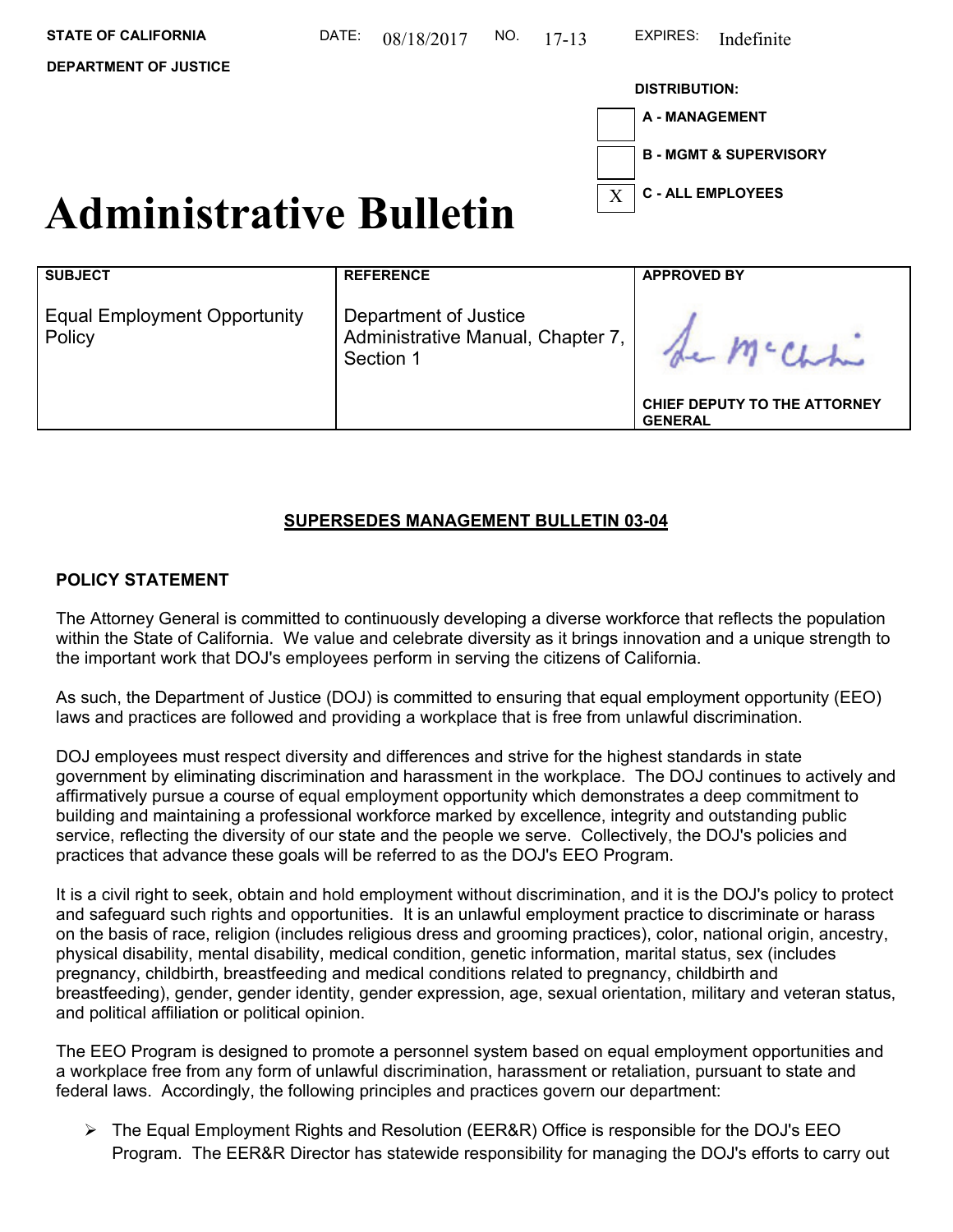Administrative Bulletin No. 17-13 Equal Employment Opportunity Policy Page 2

> the EEO Program, including reviewing employment policies, monitoring and recommending changes to selection processes, and providing advice to executive staff, managers, and supervisors on important and sensitive issues which have EEO considerations.

- $\triangleright$  The EER&R Director is responsible for managing and directing the DOJ's internal resolution and complaint filing processes to ensure they are fair and effective.
- $\triangleright$  Equal employment opportunity practices are especially important in the DOJ's hiring and promotional practices. The DOJ is committed to making hiring and promotional opportunities available to the greatest number of qualified applicants. This commitment shall be achieved through practices designed to broaden the pool of potential applicants through proactive recruitment measures and conducting merit-based hiring and promotional practices to select the most qualified applicant.
- $\triangleright$  Discrimination or harassment undermine the civil rights of all California citizens and serves only to decrease productivity and harm morale in the workplace. The DOJ has a "zero tolerance" policy for all such behavior.
- $\triangleright$  Responsibility and accountability to EEO principles and practices and the elimination of unlawful employment discrimination require the commitment of all DOJ employees. The Equal Employment Opportunity Advisory Committee (EEOAC) was established to identify potential EEO concerns throughout the DOJ and includes eight Employee Advisory Committees (EACs), which are open to interested employees. The committees are authorized to provide information and make recommendations to the Attorney General through the EER&R Office and its Director. (Chapter 7 of the DOJ Administrative Manual provides additional information on the EACs.)
- $\triangleright$  Under the oversight of the Division Chiefs and Directors, hiring managers and supervisors are directly responsible for helping to implement the EEO Program on a day-to-day basis, particularly with regard to maintaining a work environment free from unlawful discrimination, harassment, and retaliation. To promote the effective implementation of the EEO Program, the DOJ's managers and supervisors shall review the EEO policies, practices, and procedures and familiarize themselves with the available EEO resources to respond to employee concerns.
- $\triangleright$  All employees should be aware and mindful of the EEO policies, practices, and procedures discussed in the mandatory Discrimination, Harassment, and Retaliation Prevention Training (DHRPT). In partnership with their supervisors, employees can help foster a workplace that honors hard work, promotes communication and understanding, and respects diversity and different perspective, thereby helping to maintain an effective and fair workplace that is free from any form of unlawful discrimination, harassment, and retaliation.
- $\triangleright$  Employees are expected to conduct themselves in a professional, respectful, and courteous manner, especially in their workplace conduct and communication toward coworkers, colleagues, and the public we serve.